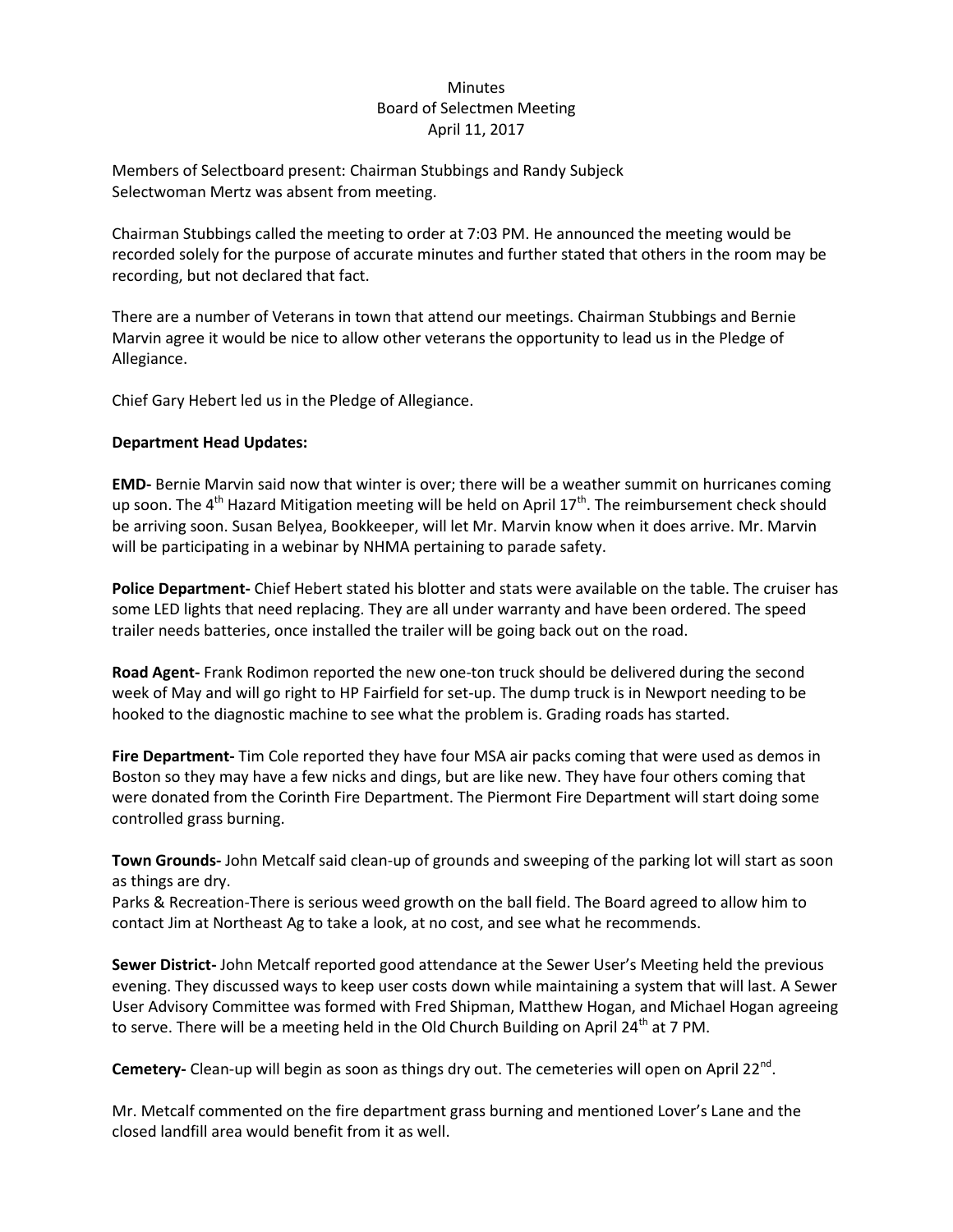**Transfer Station-** Wayne Godfrey submitted a monthly report in his absence.

**Town Clerk**- Bernadette Ratel submitted a monthly report in her absence.

**Supervisors of Checklist-**Sam Rounds reported they need a locking filing cabinet to keep in the Old Church Building to store their records.

**Bookkeeper-** Susan Belyea stated that she has been working on the 2017 Inventory of Taxable Property forms.

**Administrative Assistant-** Jen Rugar had no update at this time.

**ZBA-**Helga Mueller reported Camp Walt Whitman's request to hold Family Camp was approved. It will take place after the 7-week camping season and is limited to 300 total participants, including staff.

**Planning Board-** Helga Mueller stated they are working on a requirement for all buildings to be subject to a building inspection. It will go before the town in 2018.

**Conservation Commission-** Helga Mueller stated things are quiet.

Library- There will be a program in the Old Church Building on Thursday April 13<sup>th</sup> at 7 PM.

**Historical Society-** Helga Mueller gave an update on the 1905 jail cell that has been restored after being rescued in 2008. Chairman Stubbings read a letter the Board received from Fred Shipman, Historical Society President. In the letter, Mr. Shipman asked the Board's permission to construct a shelter for the jail cell. The project will be at no cost, as Jared Shipman has offered to donate the materials and labor. Chairman Stubbings made a motion to approve the request. Selectman Subjeck seconded the motion. All in favor, motion passed 2-0.

**Agenda Item #4-** The Agenda stated HEB/FEMA letter. This actually needs to be a final reimbursement request in regards to the Indian Pond Rd Bridge Project. Chairman Stubbings will verify the amount and a request will be drafted.

**Board Appointments-** Chairman Stubbings reviewed the list of Planning Board, Zoning Board and Conservation Commission members that are up for reappointment. All members that are up for reappointment have indicated they are interested in continuing to serve on their respective boards. Planning Board- Barbara Fowler, Peter Fullerton, Diane Kircher; ZBA- Helga Mueller and Charles Brown; Conservation Commission- Helga Mueller and Eric Underhill. Chairman Stubbings made a motion to appoint them en masse. Selectman Subjeck seconded the motion. All in favor; motion passed 2-0. Chairman Stubbings made a motion to appoint Rebecca Bailey as Alternate Member for Planning Board. Selectman Subjeck seconded the motion. All in favor, motion passed 2-0. Planning Board and ZBA are still in need of one more Alternate member.

**Public Input During Work Sessions**- Chairman Stubbings stated he would be in favor of allowing public input during Work Sessions if it was brief and directly relating to items on the Agenda. Selectman Subjeck expressed his concerns that public input would interfere with the Board getting work done during these sessions. After a brief discussion it was decided public input will not be added to work sessions.